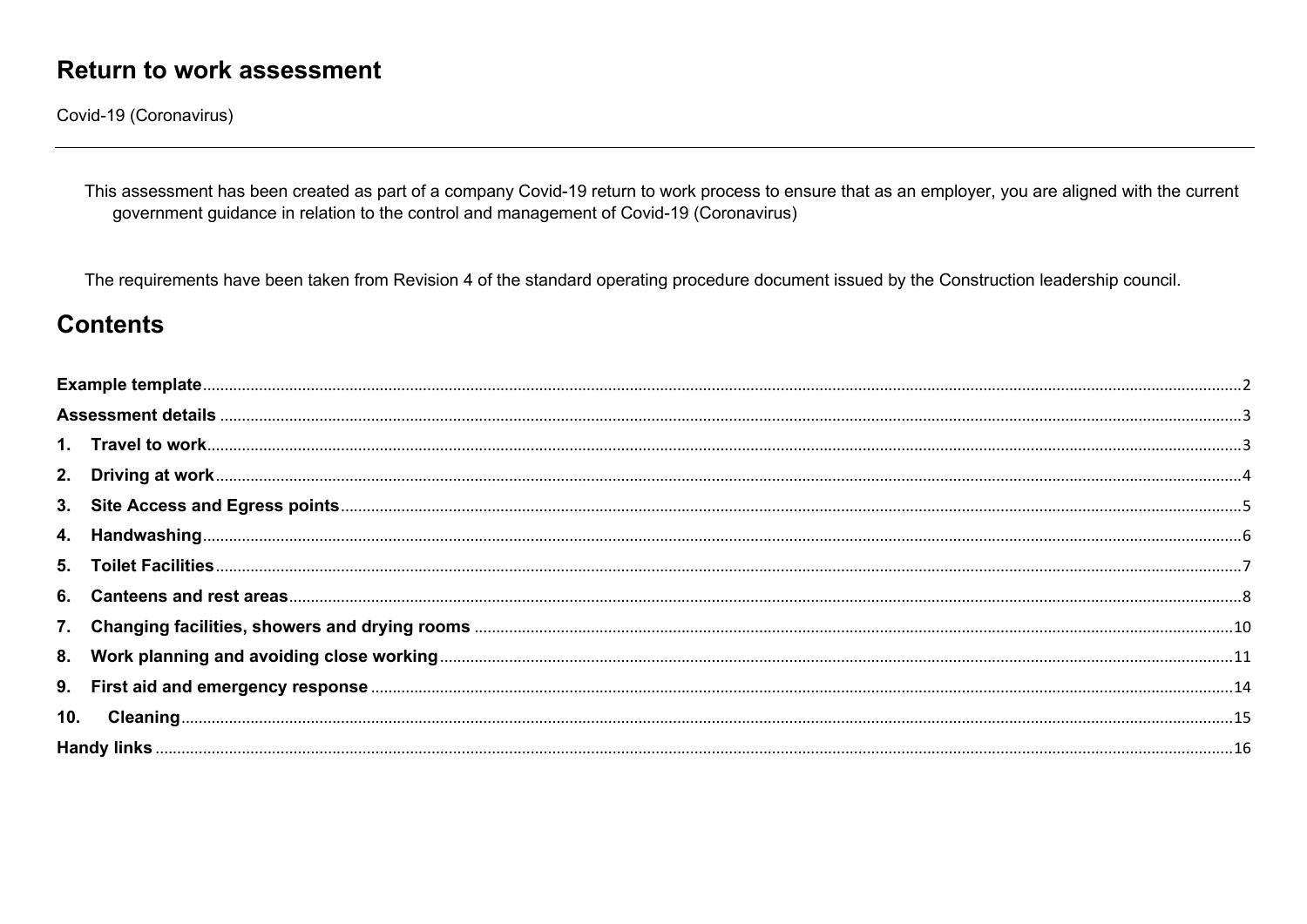Covid-19 (Coronavirus)

Here is an example of how to complete our template

#### **Example template**

| Enhanced cleaning procedures should be in place across the site, particularly in communal areas and at touch points including: |                                                   |                                                                                                                                                   |  |  |  |
|--------------------------------------------------------------------------------------------------------------------------------|---------------------------------------------------|---------------------------------------------------------------------------------------------------------------------------------------------------|--|--|--|
| What is the advice?                                                                                                            | Are we complying<br>with this?<br>(Yes, No, N/A). | If no, what else do the company need to do to comply and who is<br>responsible for ensuring that this is done?                                    |  |  |  |
| Taps and washing facilities                                                                                                    | Yes                                               |                                                                                                                                                   |  |  |  |
| Toilet flush and seats.                                                                                                        | Yes                                               |                                                                                                                                                   |  |  |  |
| Door handles and push plates.                                                                                                  | Yes                                               |                                                                                                                                                   |  |  |  |
| Handrails on staircases and corridors                                                                                          | <b>No</b>                                         | Provide instruction to cleaner to start cleaning handrails on staircases and<br>corridors twice per day. Person responsible is the Office Manager |  |  |  |
| Lift and hoist controls.                                                                                                       | n/a                                               | No lifts or hoists on site                                                                                                                        |  |  |  |

### **When completing the below assessment, please take your specific company situation into consideration and be sure to answer N/A when something is not applicable to your company:**

- **Are you a sole trader? – Do you have staff to take into consideration?**
- **Do you share vehicles with your staff or your own personal vehicle to travel?**
	- **Do you have a premises or site to manage?**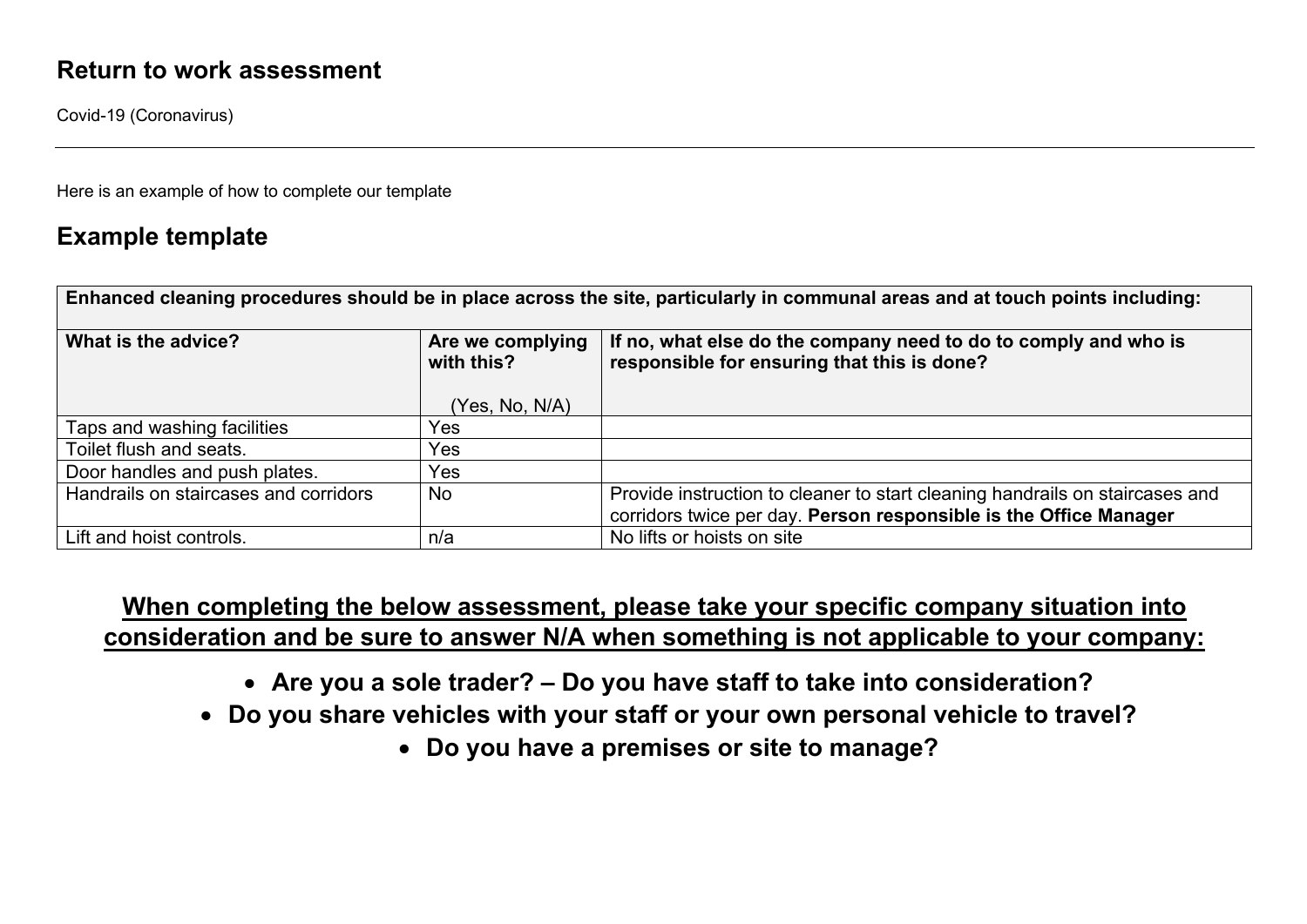Covid-19 (Coronavirus)

## **Assessment details**

| <b>Company Name</b>                        | <b>Bluefan Group Ltd</b>             |
|--------------------------------------------|--------------------------------------|
| Name of person/s completing the assessment | <b>Amy Gormally</b>                  |
| Job role/s                                 | <b>Helpdesk &amp; Office Manager</b> |
| <b>Date Completed -</b>                    | 18/03/2021                           |

## **1. Travel to work**

| What is the advice?                                                                                                                                                                | Are we<br>complying with<br>this?<br>(Yes, No, N/A) | If no, what else does the company need to do<br>to comply and who is responsible for<br>ensuring that this is done? |
|------------------------------------------------------------------------------------------------------------------------------------------------------------------------------------|-----------------------------------------------------|---------------------------------------------------------------------------------------------------------------------|
| Where travelling in the same vehicle is unavoidable, journeys should<br>be shared with the same individuals each time and with the minimum<br>number of people at any one time.    | Yes                                                 |                                                                                                                     |
| Good ventilation in the vehicle (i.e. keeping the windows open) and<br>facing away from each other, may help to reduce the risk of<br>transmission.                                | Yes                                                 |                                                                                                                     |
| The vehicle should be cleaned regularly using gloves and standard<br>cleaning products, with particular emphasis on handles and other<br>areas where passengers may touch surfaces | Yes                                                 |                                                                                                                     |
| <b>Sites should consider:</b>                                                                                                                                                      |                                                     |                                                                                                                     |
| Parking arrangements for additional vehicles and bicycles                                                                                                                          | Yes                                                 |                                                                                                                     |
| Other means of transport to avoid public transport e.g. cycling                                                                                                                    | Yes                                                 |                                                                                                                     |
| Providing hand cleaning facilities at entrances and exits. This should<br>be soap and water wherever possible or hand sanitiser if soap and<br>water are not available             | Yes                                                 |                                                                                                                     |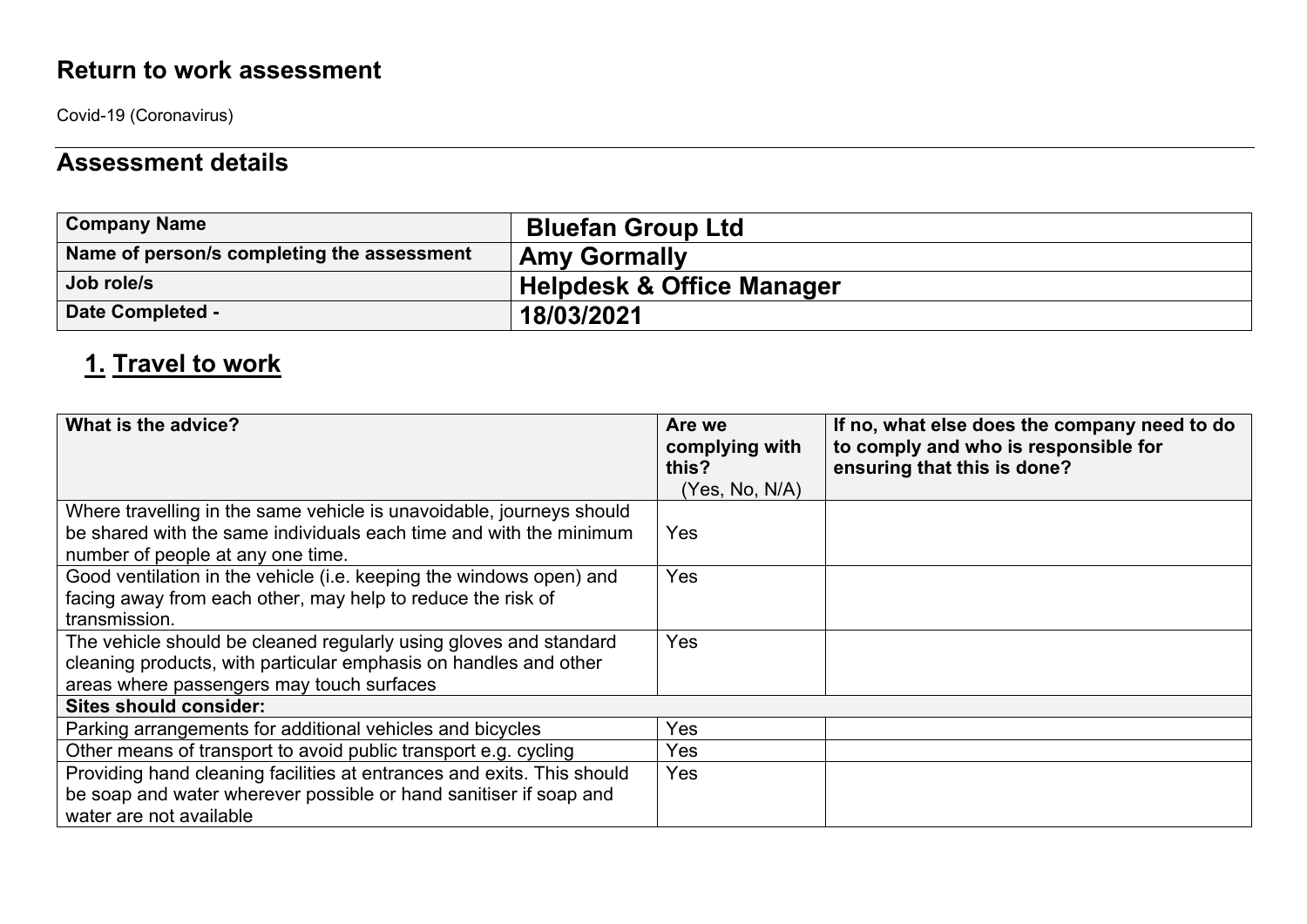Covid-19 (Coronavirus)

| How someone who has taken ill would get home                                    | Yes | Public transport/Taxi. Collected by next of kin if<br>other options not an option. Mode of transport<br>would be decided on the severity of their illness.<br>Travel is planned to ensure alone travel wherever<br>possible. |  |  |  |
|---------------------------------------------------------------------------------|-----|------------------------------------------------------------------------------------------------------------------------------------------------------------------------------------------------------------------------------|--|--|--|
| <b>Other information</b>                                                        |     |                                                                                                                                                                                                                              |  |  |  |
| Where public transport is the only option for workers, you should consider:     |     |                                                                                                                                                                                                                              |  |  |  |
| Changing and staggering site hours to reduce congestion on public transport     |     |                                                                                                                                                                                                                              |  |  |  |
| Avoid using public transport during peak times (05:45 - 7:30 and 16:00 - 17:30) |     |                                                                                                                                                                                                                              |  |  |  |
|                                                                                 |     |                                                                                                                                                                                                                              |  |  |  |
| <b>Notes:</b>                                                                   |     |                                                                                                                                                                                                                              |  |  |  |
|                                                                                 |     |                                                                                                                                                                                                                              |  |  |  |
|                                                                                 |     |                                                                                                                                                                                                                              |  |  |  |
|                                                                                 |     |                                                                                                                                                                                                                              |  |  |  |

## **2. Driving at work**

| What is the advice?                                                                                                                                    | Are we<br>complying<br>with this?<br>(Yes, No, N/A) | If no, what else do the company need to do to<br>comply and who is responsible for ensuring that<br>this is done? |
|--------------------------------------------------------------------------------------------------------------------------------------------------------|-----------------------------------------------------|-------------------------------------------------------------------------------------------------------------------|
| When travelling at work or between site locations, workers should travel alone. If workers have no option but to<br>share a vehicle, then they should: |                                                     |                                                                                                                   |
| Share with the same individuals and with the minimum number of<br>people at any one time.                                                              | Yes                                                 |                                                                                                                   |
| Wherever possible maintain a distance of two metres and avoid<br>touching their faces.                                                                 | Yes                                                 |                                                                                                                   |
| Maintain good ventilation (i.e. keeping the windows open) and face<br>away from each other during the journey                                          | Yes                                                 |                                                                                                                   |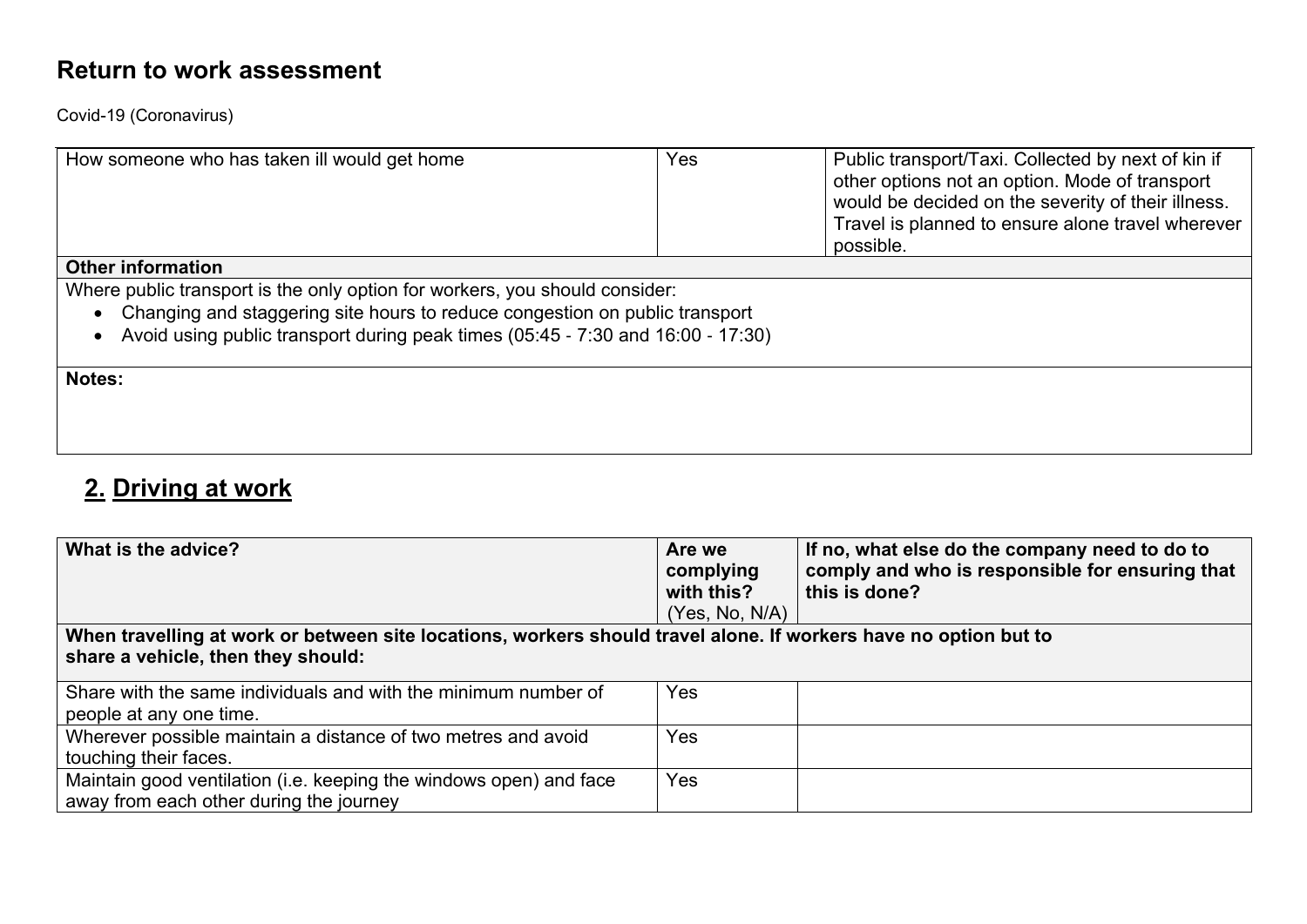Covid-19 (Coronavirus)

| Wash their hands for 20 seconds using soap and water or hand   | Yes |  |
|----------------------------------------------------------------|-----|--|
| sanitiser if soap and water are not available                  |     |  |
| before entering and after getting out of the vehicle.          |     |  |
| Regularly clean the vehicle using gloves and standard cleaning | Yes |  |
| products, with particular emphasis on handles                  |     |  |
| and other surfaces which may be touched during the journey.    |     |  |
| <b>Notes:</b>                                                  |     |  |
| .                                                              |     |  |

**We suggest that workers carry antibacterial hand sanitiser gel/wipes and always wear face masks when travelling.** 

## **3. Site Access and Egress points**

| What is the advice?                                                                                     | Are we<br>complying with<br>this? | If no, what else do the company need to do<br>to comply and who is responsible for<br>ensuring that this is done? |
|---------------------------------------------------------------------------------------------------------|-----------------------------------|-------------------------------------------------------------------------------------------------------------------|
|                                                                                                         | (Yes, No, N/A)                    |                                                                                                                   |
| Wherever possible workers should travel to site alone using their own transport.                        |                                   |                                                                                                                   |
|                                                                                                         |                                   |                                                                                                                   |
| If workers have no option but to share transport they should:                                           |                                   |                                                                                                                   |
| Stop all non-essential visitors to site.                                                                | Yes                               |                                                                                                                   |
|                                                                                                         |                                   |                                                                                                                   |
| Consider introducing staggered start and finish times to reduce congestion<br>and contact at all times. | Yes                               |                                                                                                                   |
| Plan site access and egress points to enable social distancing $-$ you may                              | Yes                               |                                                                                                                   |
| need to change the number of access points, either increase to reduce                                   |                                   |                                                                                                                   |
| congestion or decrease to enable monitoring, including in the case of                                   |                                   |                                                                                                                   |
| emergencies.                                                                                            |                                   |                                                                                                                   |
| Introduce one-way systems around site.                                                                  | Yes                               |                                                                                                                   |
| Allow plenty of space between people waiting to enter site.                                             | Yes                               |                                                                                                                   |
| Use signage:                                                                                            | Yes                               |                                                                                                                   |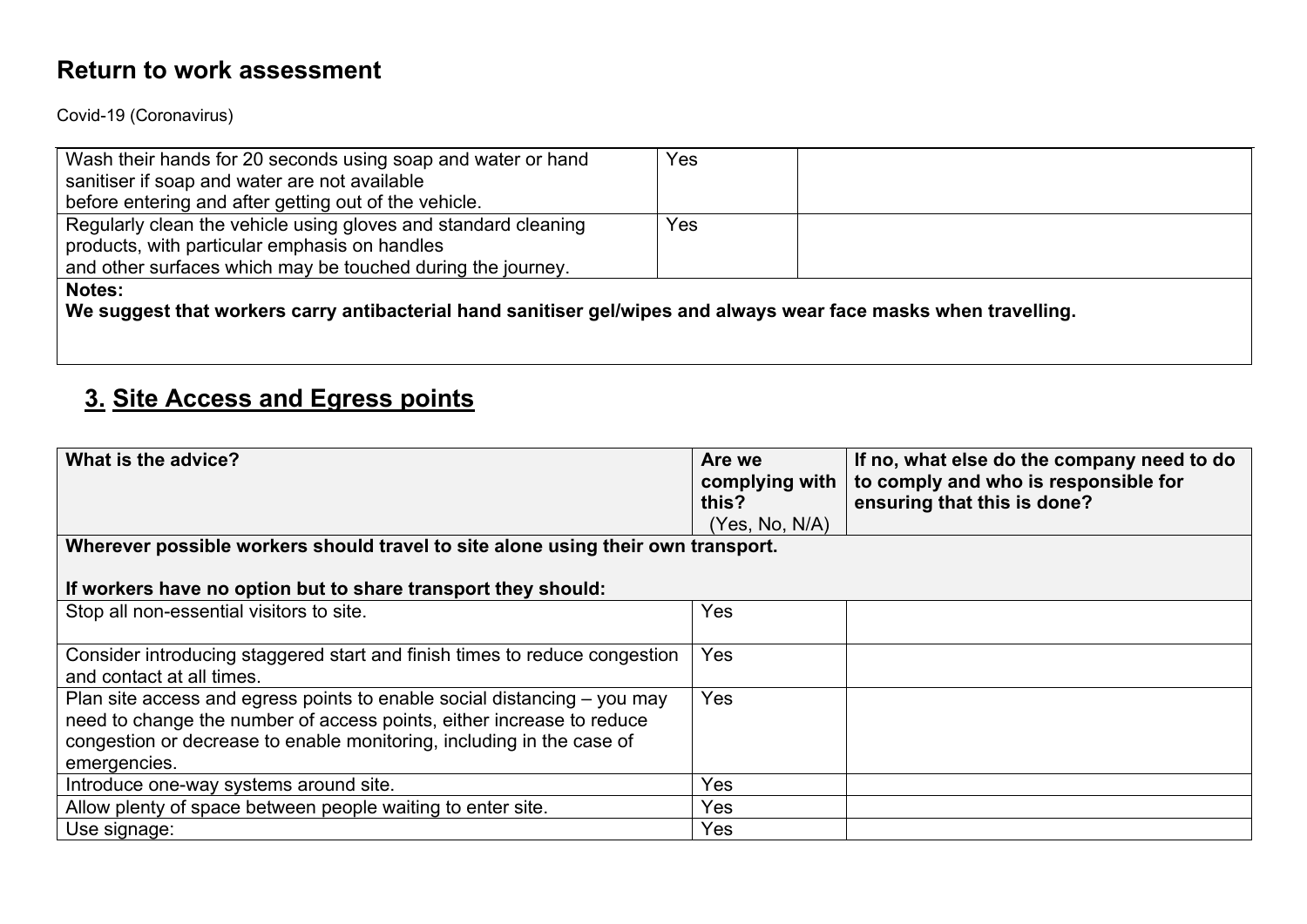Covid-19 (Coronavirus)

| Such as floor markings, to ensure 2 metre distance is maintained<br>between people when queuing<br>Reminding workers not to attend if they have symptoms of<br>Coronavirus (Covid-19) and to follow guidelines                               |            |
|----------------------------------------------------------------------------------------------------------------------------------------------------------------------------------------------------------------------------------------------|------------|
| Remove or disable entry systems that require skin contact (e.g. fingerprint<br>scanners) unless they are cleaned between each individual use                                                                                                 | <b>Yes</b> |
| Require all workers to wash their hands for 20 seconds using soap and<br>water when entering and leaving the Site.                                                                                                                           | Yes        |
| Regularly clean common contact surfaces in reception, office, access<br>control and delivery areas e.g. scanners,<br>turnstiles, screens, telephone handsets and desks, particularly during peak<br>flow times.                              | Yes        |
| Reduce the number of people in attendance at site inductions and consider<br>holding them outdoors wherever possible.                                                                                                                        | Yes        |
| Where loading and offloading arrangements on site will allow it, drivers<br>should remain in their vehicles. Where drivers are required to exit their<br>vehicle, they should wash or sanitise their hands before handling any<br>materials. | Yes        |
| Consider arrangements for monitoring compliance.                                                                                                                                                                                             | Yes        |
| <b>Notes:</b>                                                                                                                                                                                                                                |            |

# **4. Handwashing**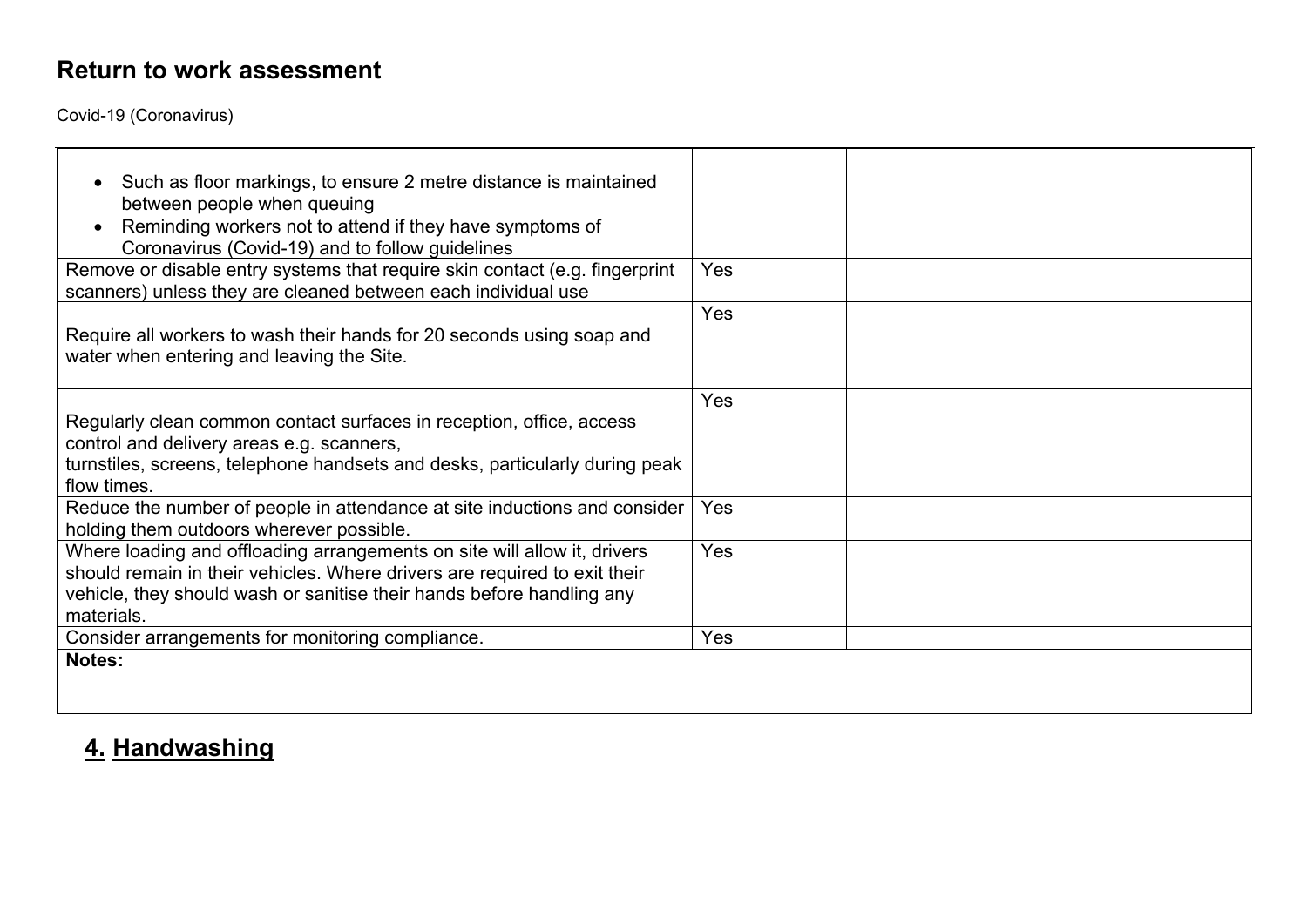Covid-19 (Coronavirus)

| What is the advice?                                                                                                                                                                                                              | Are we<br>complying<br>with this?<br>(Yes, No, N/A) | If no, what else do the company need to do<br>to comply and who is responsible for<br>ensuring that this is done? |
|----------------------------------------------------------------------------------------------------------------------------------------------------------------------------------------------------------------------------------|-----------------------------------------------------|-------------------------------------------------------------------------------------------------------------------|
| Allow all staff regular breaks to wash hands                                                                                                                                                                                     | Yes                                                 |                                                                                                                   |
| Provide additional hand washing facilities (e.g. pop ups) to the usual welfare<br>facilities, particularly on a large spread out site or where there are significant<br>numbers of personnel on site, including plant operators. | Yes                                                 |                                                                                                                   |
| Ensure adequate supplies of soap and fresh water are readily available and<br>kept topped up at all times.                                                                                                                       | Yes                                                 |                                                                                                                   |
| Provide hand sanitiser (minimum 60% alcohol based) where hand washing<br>facilities are unavailable.                                                                                                                             | Yes                                                 |                                                                                                                   |
| Regularly clean the hand washing facilities.                                                                                                                                                                                     | Yes                                                 |                                                                                                                   |
| Provide suitable and sufficient rubbish bins for hand towels with regular<br>removal and disposal.                                                                                                                               | Yes                                                 |                                                                                                                   |
| <b>Notes:</b>                                                                                                                                                                                                                    |                                                     |                                                                                                                   |

## **5. Toilet Facilities**

| What is the advice?                                                                                                                                                                                                                                                     | Are we<br>complying<br>with this?<br>(Yes, No, N/A) | If no, what else do the company need to<br>do to comply and who is responsible for<br>ensuring that this is done? |
|-------------------------------------------------------------------------------------------------------------------------------------------------------------------------------------------------------------------------------------------------------------------------|-----------------------------------------------------|-------------------------------------------------------------------------------------------------------------------|
| If you have more than one member of staff, restrict the number of people using<br>toilet facilities at any one time (e.g. use a welfare attendant) and use signage,<br>such as floor markings, to ensure 2 metre distance is maintained between<br>people when queuing. | Yes                                                 |                                                                                                                   |
| All workers should wash or sanitise hands before and after using the facilities.                                                                                                                                                                                        | Yes                                                 |                                                                                                                   |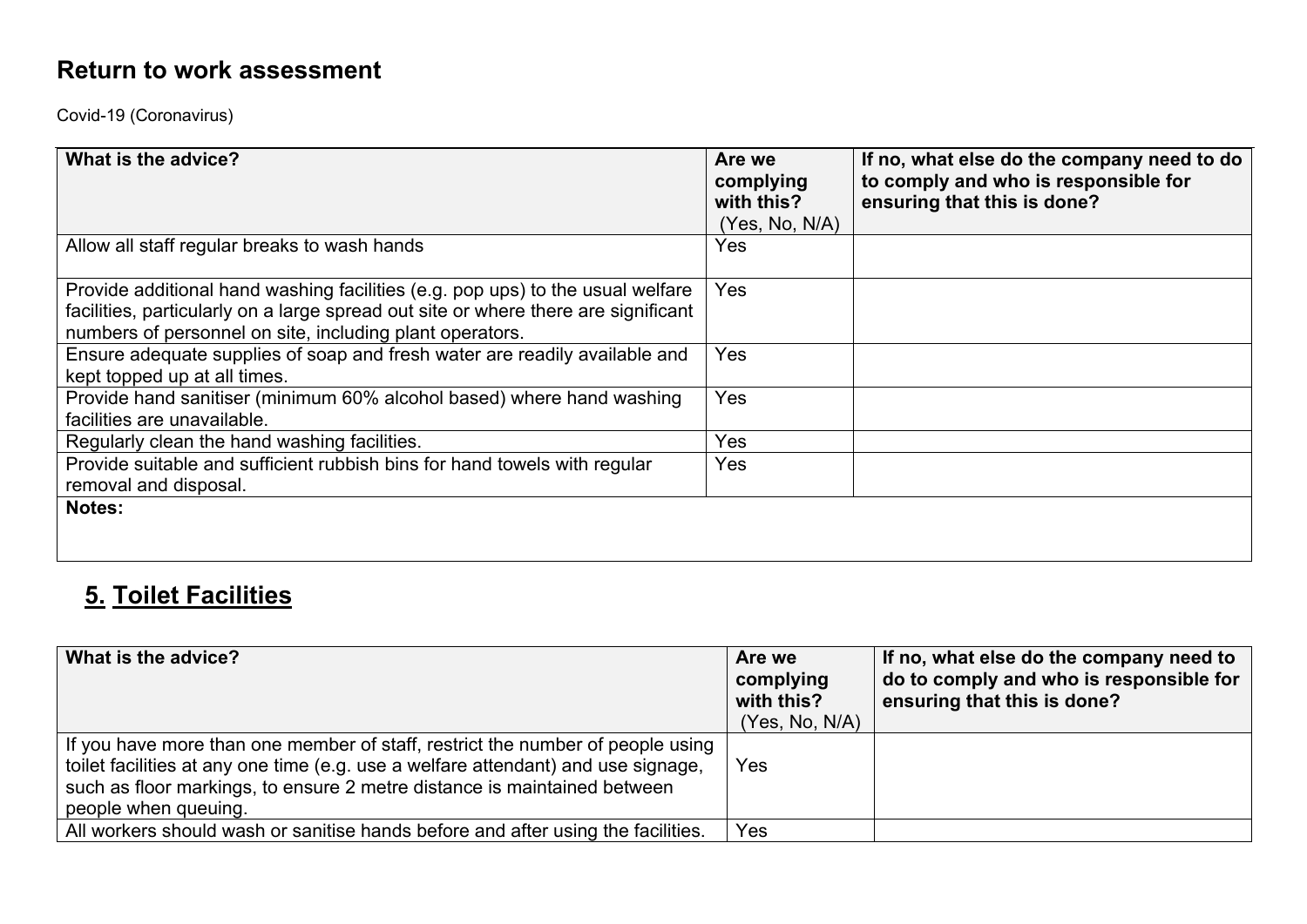Covid-19 (Coronavirus)

| Enhance the cleaning regimes for toilet facilities, particularly door handles,<br>locks and the toilet flush. | Yes |  |
|---------------------------------------------------------------------------------------------------------------|-----|--|
| Portable toilets should be cleaned and emptied more frequently.                                               | Yes |  |
| Provide suitable and sufficient rubbish bins for hand towels with regular<br>removal and disposal.            | Yes |  |
| <b>Notes:</b>                                                                                                 |     |  |
|                                                                                                               |     |  |
|                                                                                                               |     |  |

## **6. Canteens and rest areas**

| What is the advice?                                                                                                               | Are we complying | If no, what else do the company need to do |
|-----------------------------------------------------------------------------------------------------------------------------------|------------------|--------------------------------------------|
|                                                                                                                                   | with this?       | to comply and who is responsible for       |
|                                                                                                                                   | (Yes, No, N/A)   | ensuring that this is done?                |
| Where possible, workers should be encouraged to bring their own food. They should also be required to stay on site once they have |                  |                                            |
| entered it and avoid using local shops.                                                                                           |                  |                                            |
|                                                                                                                                   |                  |                                            |
| Where there are no practical alternatives, workplace canteens may remain open to provide food to staff with appropriate           |                  |                                            |
| adjustments for social distancing. Canteens should provide a takeaway service providing pre-prepared and wrapped food only.       |                  |                                            |
| Consider increasing the number or size of the facilities your company                                                             | Yes              |                                            |
| has available on site if possible.                                                                                                |                  |                                            |
| The capacity of each canteen or rest area should be clearly identified                                                            | Yes              |                                            |
| at the entry to each facility, and where necessary attendants provided                                                            |                  |                                            |
| to supervise compliance with social distancing measures.                                                                          |                  |                                            |
| Break times for multiple staff should be staggered to reduce                                                                      | Yes              |                                            |
| congestion and contact at all times.                                                                                              |                  |                                            |
| Drinking water should be provided with enhanced cleaning measures                                                                 | Yes              |                                            |
| of the tap mechanism introduced.                                                                                                  |                  |                                            |
| Frequently clean surfaces that are touched regularly, using standard                                                              | Yes              |                                            |
| cleaning products (e.g. kettles, refrigerators, microwaves).                                                                      |                  |                                            |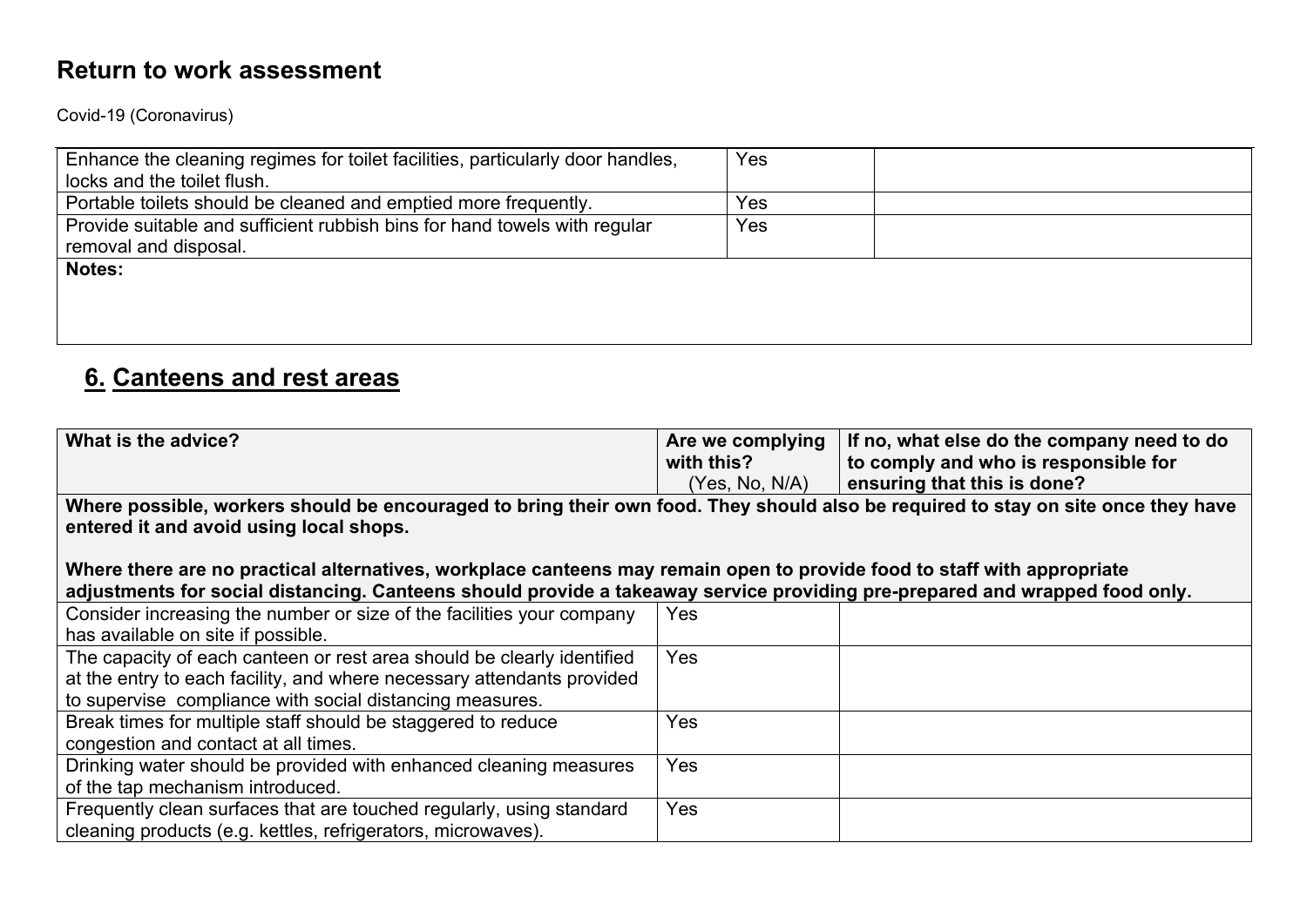Covid-19 (Coronavirus)

| Hand cleaning facilities or hand sanitiser should be available at the<br>entrance to any room where people eat and should be used by<br>workers when entering and leaving the area. | Yes        |
|-------------------------------------------------------------------------------------------------------------------------------------------------------------------------------------|------------|
| A distance of 2 metres should be maintained between users wherever<br>possible.                                                                                                     | <b>Yes</b> |
| Seating and tables should be reconfigured to reduce face to face<br>interactions                                                                                                    |            |
| All rubbish should be put straight in the bin and not left for someone<br>else to clear up.                                                                                         | Yes        |
| Tables should be cleaned between each use.                                                                                                                                          | Yes        |
| Crockery, eating utensils, cups etc. should not be used unless they are<br>disposable or washed and dried between use                                                               | Yes        |
| Payments should be taken by contactless card wherever possible.                                                                                                                     | N/A        |
| Canteen staff should wash their hands often with soap and water for at<br>least 20 seconds before and after handling food                                                           | N/A        |
| Canteen staff and workers may use the same rest areas if they apply<br>the same social distancing measures.                                                                         | N/A        |
| Consider arrangements for monitoring compliance.                                                                                                                                    | Yes        |
| <b>Notes:</b>                                                                                                                                                                       |            |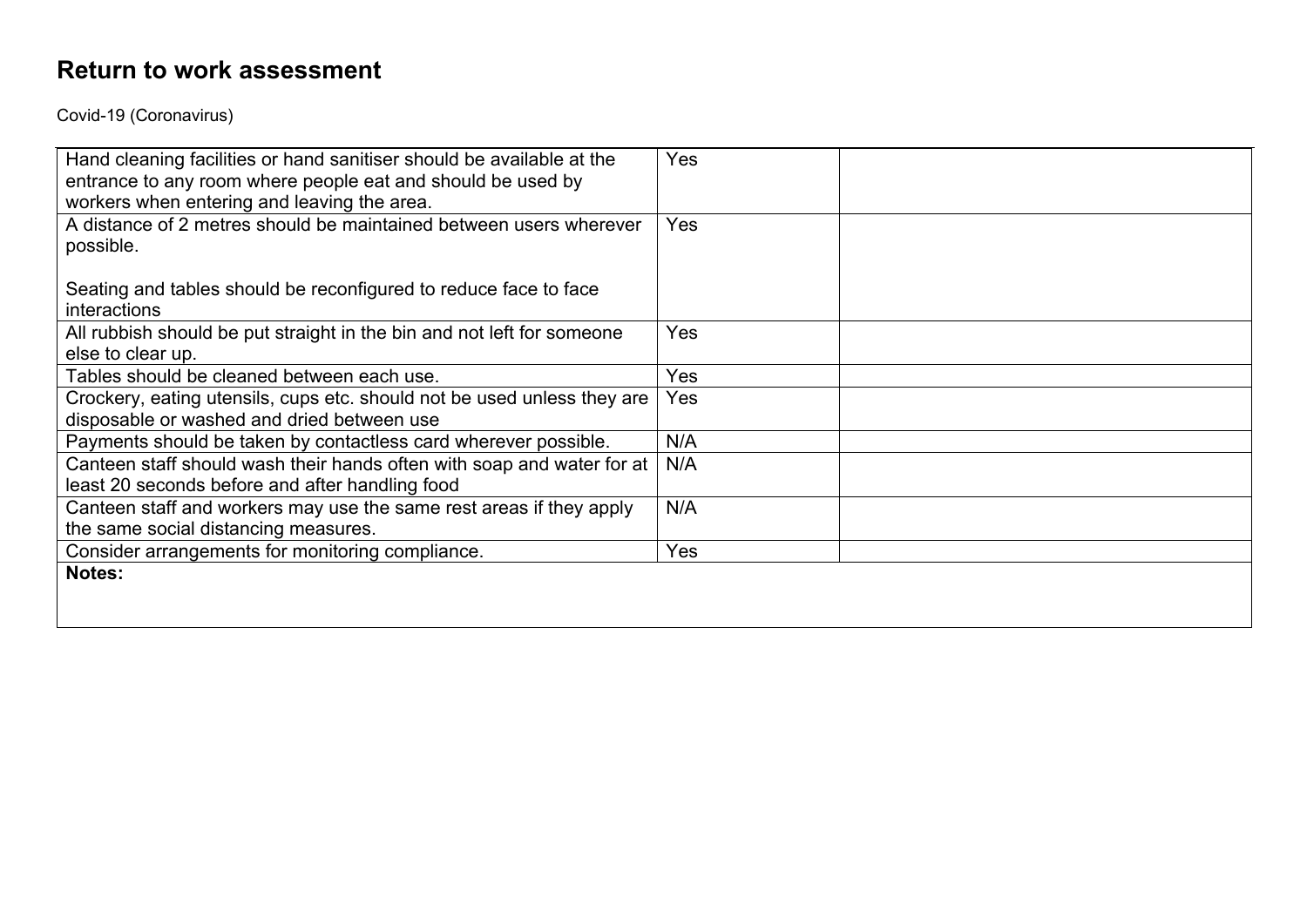Covid-19 (Coronavirus)

# **7. Changing facilities, showers and drying rooms**

| What is the advice?                                                                                                               | Are we<br>complying with<br>this?<br>(Yes, No, N/A) | If no, what else do the company need to<br>do to comply and who is responsible for<br>ensuring that this is done? |
|-----------------------------------------------------------------------------------------------------------------------------------|-----------------------------------------------------|-------------------------------------------------------------------------------------------------------------------|
| Consider increasing the number or size of facilities available on site if<br>possible.                                            | <b>Yes</b>                                          |                                                                                                                   |
| Based on the size of each facility, determine how many people can use it<br>at any one time to maintain a distance of two metres. | <b>Yes</b>                                          |                                                                                                                   |
| Restrict the number of people using these facilities at any one time e.g.<br>use a welfare attendant.                             | <b>Yes</b>                                          |                                                                                                                   |
| Introduce staggered start and finish times to reduce congestion and<br>contact at all times.                                      | Yes                                                 |                                                                                                                   |
| Introduce enhanced cleaning of all facilities throughout the day and at the<br>end of each day.                                   | Yes                                                 |                                                                                                                   |
| Provide suitable and sufficient rubbish bins in these areas with regular<br>removal and disposal.                                 | Yes                                                 |                                                                                                                   |
| <b>Notes:</b>                                                                                                                     |                                                     |                                                                                                                   |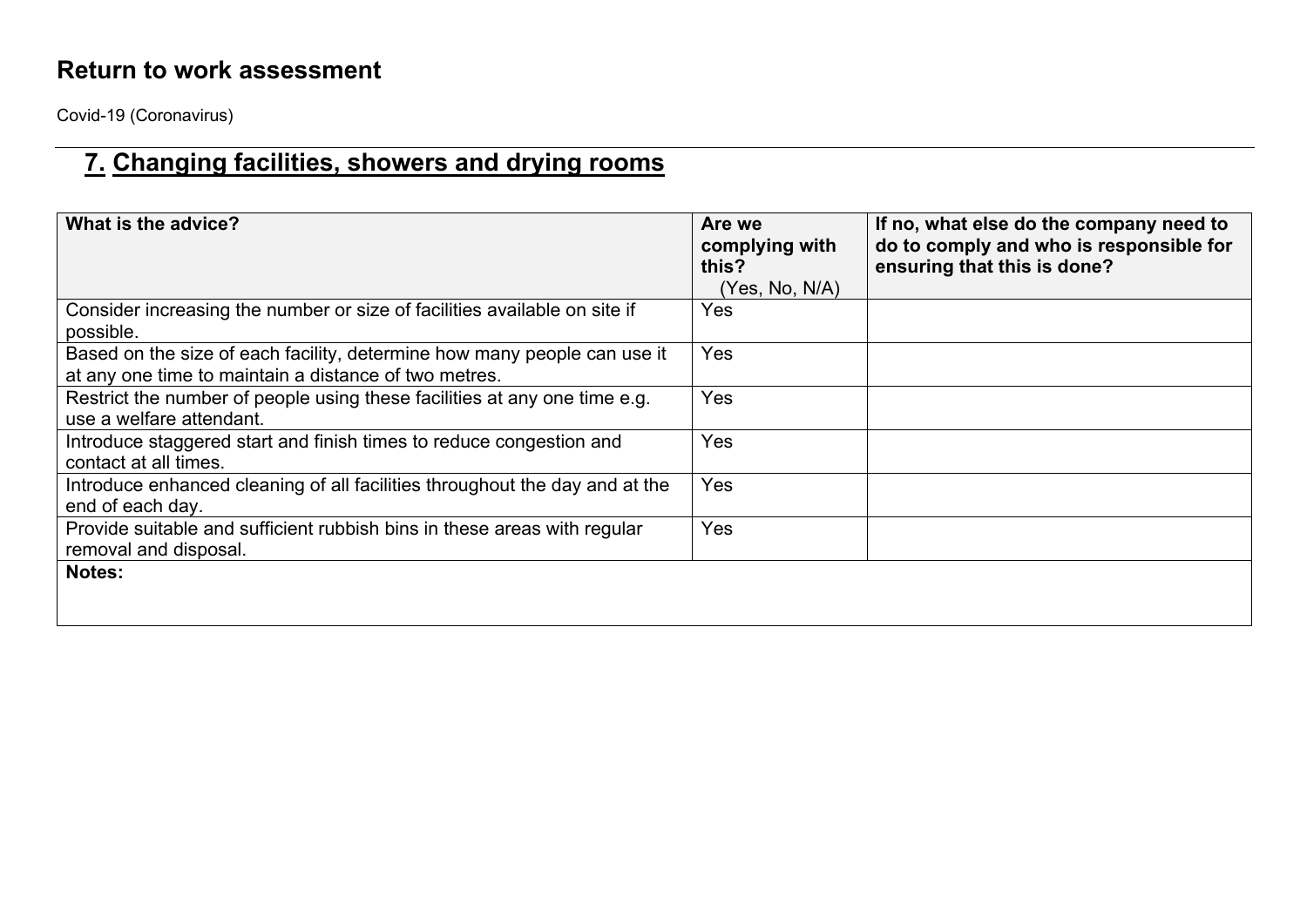Covid-19 (Coronavirus)

## **8. Work planning and avoiding close working**

| What is the advice?                                                                                                                                                                                                                                                                                                                                                                       | Are we complying<br>with this?<br>(Yes, No, N/A) | If no, what else do the company need to<br>do to comply and who is responsible for<br>ensuring that this is done? |  |
|-------------------------------------------------------------------------------------------------------------------------------------------------------------------------------------------------------------------------------------------------------------------------------------------------------------------------------------------------------------------------------------------|--------------------------------------------------|-------------------------------------------------------------------------------------------------------------------|--|
| In line with Government guidance, where the social distancing guidelines cannot be followed in full in relation to a particular activity,<br>businesses should consider whether that activity needs to continue for the business to operate, and, if so, take all the mitigating<br>actions possible to reduce the risk of transmission between staff.                                    |                                                  |                                                                                                                   |  |
| Sites and work need to be planned and organised to avoid crowding and minimise the risk of spread of infection by following<br>Government guidance and the advice within these Site Operating Procedures.<br>Sites should remind the workforce (e.g. at daily briefings) of the specific control measures necessary to protect them, their<br>colleagues, families and the UK population. |                                                  |                                                                                                                   |  |
| Workers who inform employers that they are unwell with symptoms of<br>Coronavirus (Covid-19) should not travel to or attend the workplace                                                                                                                                                                                                                                                 | Yes                                              |                                                                                                                   |  |
| Rearrange tasks to enable them to be done by one person, or by<br>maintaining social distancing measures (2 metres).                                                                                                                                                                                                                                                                      | Yes                                              |                                                                                                                   |  |
| Avoid skin to skin and face to face contact.                                                                                                                                                                                                                                                                                                                                              | Yes                                              |                                                                                                                   |  |
| Stairs should be used in preference to lifts or hoists and consider one way<br>systems.                                                                                                                                                                                                                                                                                                   | Yes                                              |                                                                                                                   |  |
| Consider alternative or additional mechanical aids to reduce worker<br>interface.                                                                                                                                                                                                                                                                                                         | Yes                                              |                                                                                                                   |  |
| <b>Site Meetings:</b>                                                                                                                                                                                                                                                                                                                                                                     |                                                  |                                                                                                                   |  |
| Only absolutely necessary meeting participants should attend.                                                                                                                                                                                                                                                                                                                             | Yes                                              |                                                                                                                   |  |
| Attendees should be at least two metres apart from each other.                                                                                                                                                                                                                                                                                                                            | Yes                                              |                                                                                                                   |  |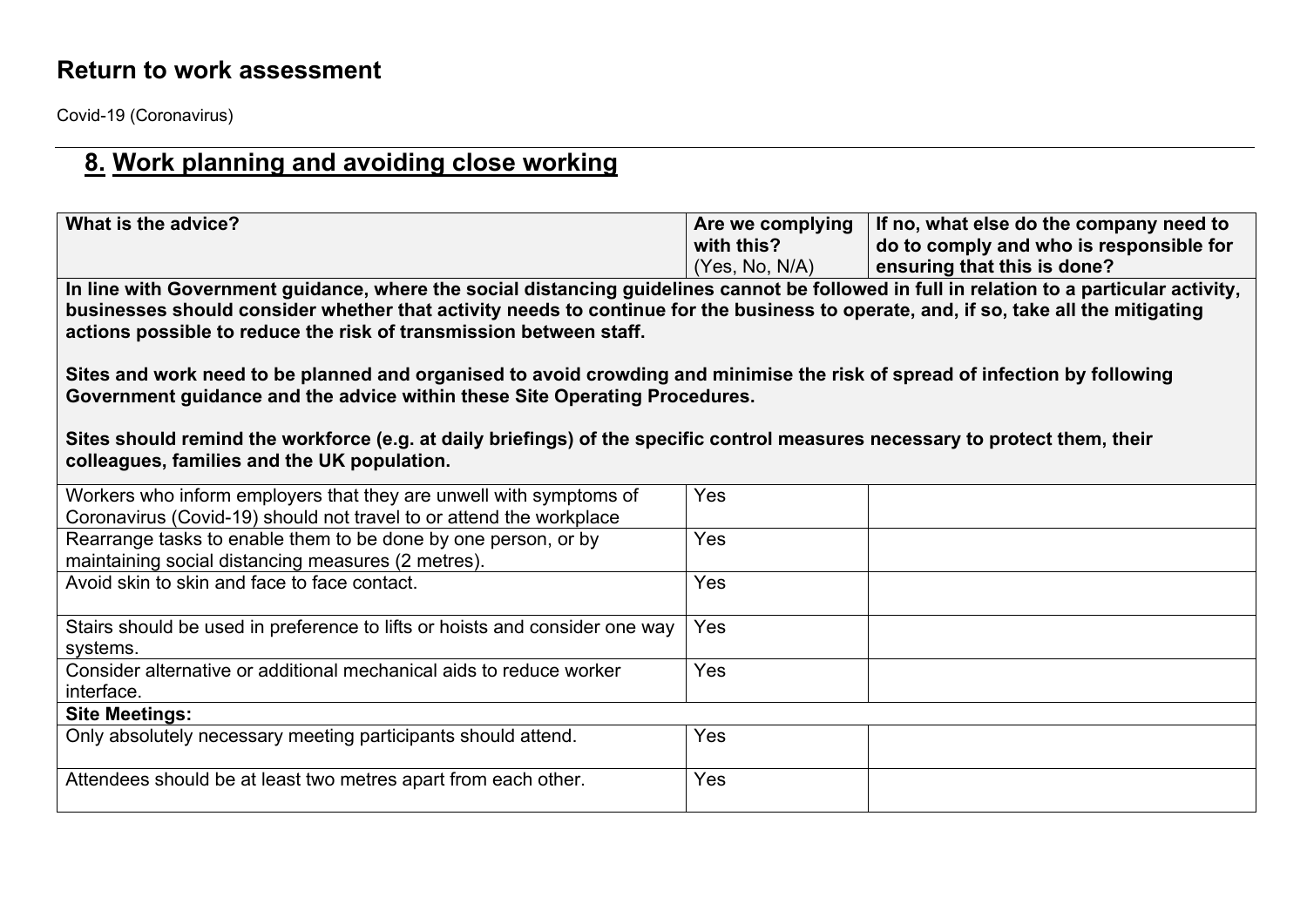Covid-19 (Coronavirus)

| Rooms should be well ventilated / windows opened to allow fresh air<br>circulation.                 | Yes                                              |                                                                                                                   |
|-----------------------------------------------------------------------------------------------------|--------------------------------------------------|-------------------------------------------------------------------------------------------------------------------|
| Consider holding meetings in open areas where possible.                                             | Yes                                              |                                                                                                                   |
| Notes:                                                                                              |                                                  |                                                                                                                   |
| What is the advice?                                                                                 | Are we complying<br>with this?<br>(Yes, No, N/A) | If no, what else do the company need to<br>do to comply and who is responsible for<br>ensuring that this is done? |
| Reduce. Where the social distancing measures (2 metres) cannot be applied:                          |                                                  |                                                                                                                   |
| Minimise the frequency and amount of time workers are within 2 metres of<br>each other.             | Yes                                              |                                                                                                                   |
| Minimise the number of workers involved in these tasks.                                             | Yes                                              |                                                                                                                   |
| Workers should work side by side, or facing away from each other, rather<br>than face to face.      | Yes                                              |                                                                                                                   |
| Lower the worker capacity of lifts and hoists to reduce congestion and<br>contact at all times.     | Yes                                              |                                                                                                                   |
| Regularly clean common touchpoints, doors, buttons, handles, vehicle<br>cabs, tools, equipment etc. | Yes                                              |                                                                                                                   |
| Increase ventilation in enclosed spaces.                                                            | Yes                                              |                                                                                                                   |
| Workers should wash their hands before and after using any equipment.                               | Yes                                              |                                                                                                                   |
| Notes:                                                                                              |                                                  |                                                                                                                   |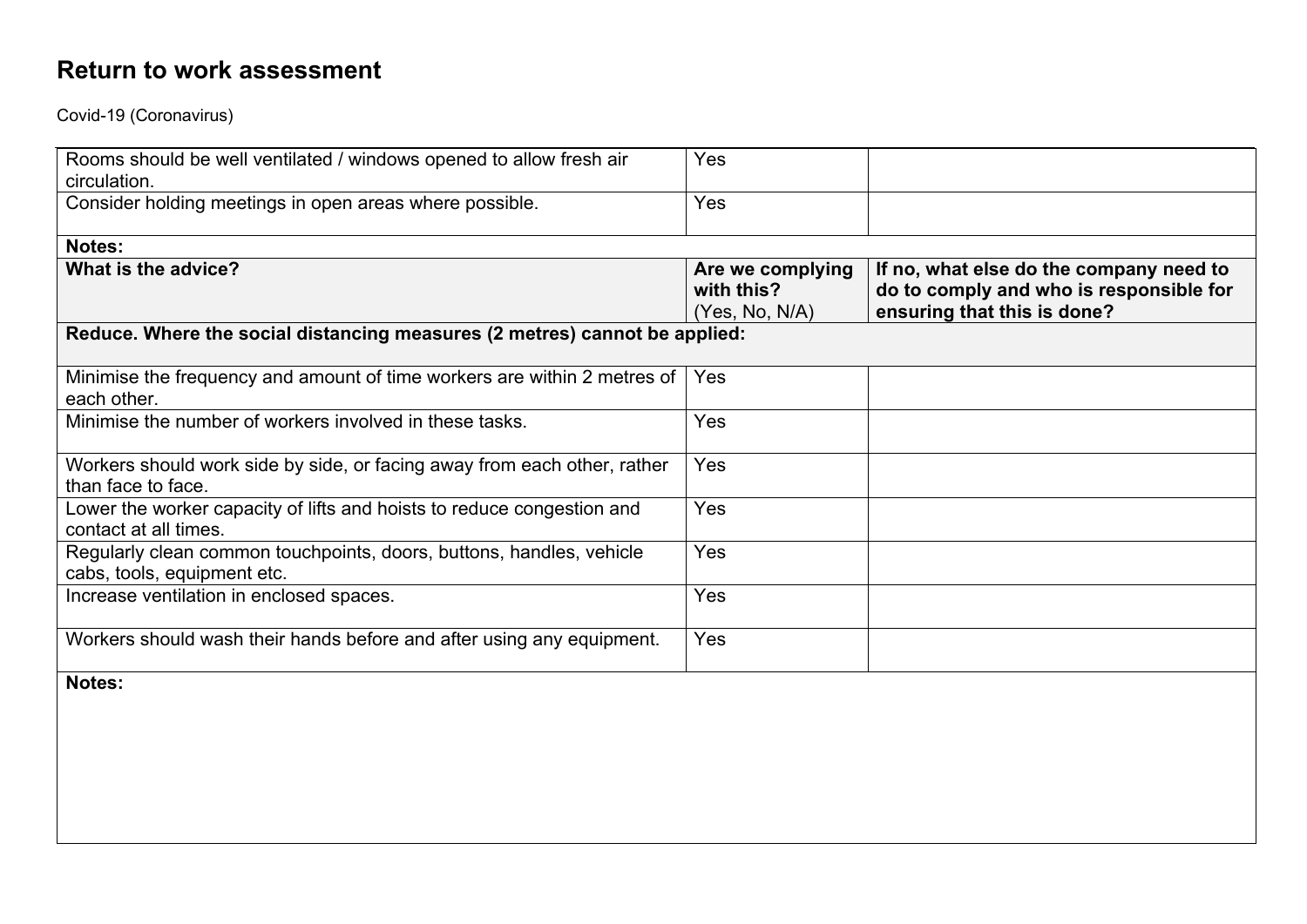Coronavirus (COVID-19) needs to be managed through social distancing,

hygiene and the hierarchy of control and not through the use of PPE

Covid-19 (Coronavirus)

alone.

| What is the advice?                                                                                                                                         | Are we complying<br>with this?                      | If no, what else do the company need to<br>do to comply and who is responsible for<br>ensuring that this is done? |  |
|-------------------------------------------------------------------------------------------------------------------------------------------------------------|-----------------------------------------------------|-------------------------------------------------------------------------------------------------------------------|--|
|                                                                                                                                                             | (Yes, No, N/A)                                      |                                                                                                                   |  |
| Isolate. Keep groups of workers:                                                                                                                            |                                                     |                                                                                                                   |  |
| Do not change or introduce new workers within teams.                                                                                                        | <b>No</b>                                           | New workers will be tested within 48 hours<br>of starting their employment                                        |  |
| Keep groups of workers as small as possible.                                                                                                                | Yes                                                 |                                                                                                                   |  |
| Keep groups away from other workers where possible                                                                                                          | Yes                                                 |                                                                                                                   |  |
| Notes:                                                                                                                                                      |                                                     |                                                                                                                   |  |
|                                                                                                                                                             |                                                     |                                                                                                                   |  |
|                                                                                                                                                             |                                                     |                                                                                                                   |  |
| What is the advice?                                                                                                                                         | Are we<br>complying with<br>this?<br>(Yes, No, N/A) | If no, what else do the company need to do<br>to comply and who is responsible for<br>ensuring that this is done? |  |
| PPE:                                                                                                                                                        |                                                     |                                                                                                                   |  |
| Sites should not use RPE for Coronavirus (Covid-19) where the two metre<br>social distancing guidelines are met due to the current pressure on<br>resources | Yes                                                 |                                                                                                                   |  |

Yes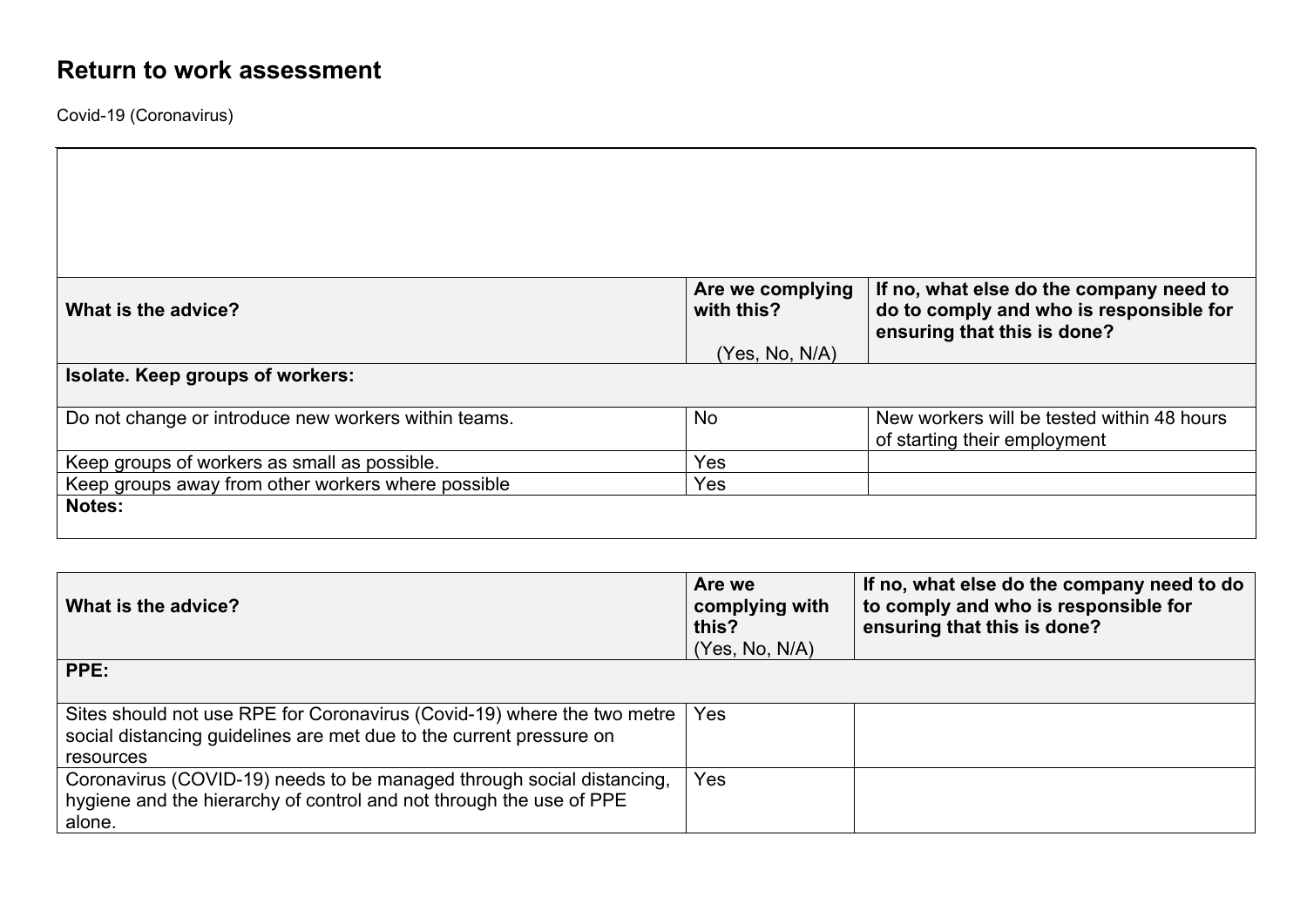Covid-19 (Coronavirus)

| Workplaces should not encourage prioritising the precautionary use of<br>extra PPE to protect against Coronavirus (COVID-19) over social<br>distancing measures and personal hygiene. | Yes |  |
|---------------------------------------------------------------------------------------------------------------------------------------------------------------------------------------|-----|--|
| <b>Notes:</b>                                                                                                                                                                         |     |  |

## **9. First aid and emergency response**

| What is the advice?                                                                                                              | Are we<br>complying with<br>this? | If no, what else do the company need to<br>do to comply and who is responsible for<br>ensuring that this is done? |
|----------------------------------------------------------------------------------------------------------------------------------|-----------------------------------|-------------------------------------------------------------------------------------------------------------------|
|                                                                                                                                  | (Yes, No, N/A)                    |                                                                                                                   |
| The primary responsibility is to preserve life and first aid should be administered if required and until the emergency services |                                   |                                                                                                                   |
| attend.                                                                                                                          |                                   |                                                                                                                   |
| When planning site activities, the provision of adequate first aid resources                                                     | Yes                               |                                                                                                                   |
| must be agreed between the relevant parties on site                                                                              |                                   |                                                                                                                   |
| Emergency plans including contact details should be kept up to date.                                                             | Yes                               |                                                                                                                   |
| Consideration must also be given to potential delays in emergency services                                                       | Yes                               |                                                                                                                   |
| response, due to the current pressure on resources.                                                                              |                                   |                                                                                                                   |
| Consider preventing or rescheduling high-risk work or providing additional                                                       | Yes                               |                                                                                                                   |
| competent first aid or trauma resources.                                                                                         |                                   |                                                                                                                   |
| <b>Notes:</b>                                                                                                                    |                                   |                                                                                                                   |
|                                                                                                                                  |                                   |                                                                                                                   |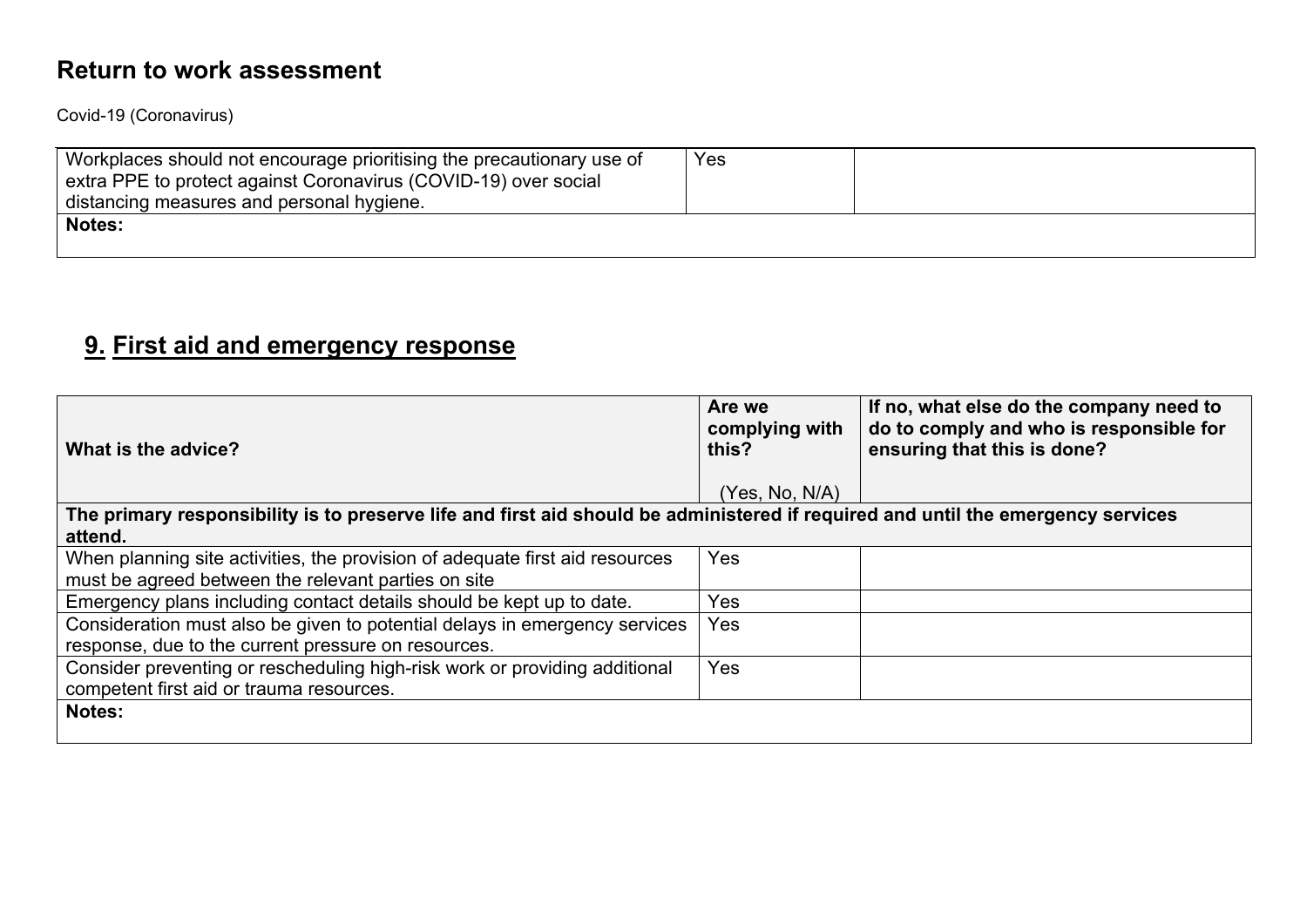Covid-19 (Coronavirus)

# **10. Cleaning**

| What is the advice?                                                                                                                                                  | Are we<br>complying with<br>this? | If no, what else do the company need to<br>do to comply and who is responsible<br>for ensuring that this is done? |
|----------------------------------------------------------------------------------------------------------------------------------------------------------------------|-----------------------------------|-------------------------------------------------------------------------------------------------------------------|
|                                                                                                                                                                      | (Yes, No, N/A)                    |                                                                                                                   |
| Enhanced cleaning procedures should be in place across the site, particularly in communal areas and at touch points including:                                       |                                   |                                                                                                                   |
| Taps and washing facilities                                                                                                                                          | Yes                               |                                                                                                                   |
| Toilet flush and seats.                                                                                                                                              | Yes                               |                                                                                                                   |
| Door handles and push plates.                                                                                                                                        | Yes                               |                                                                                                                   |
| Hand rails on staircases and corridors                                                                                                                               | Yes                               |                                                                                                                   |
| Lift and hoist controls.                                                                                                                                             | Yes                               |                                                                                                                   |
| Machinery and equipment controls                                                                                                                                     | Yes                               |                                                                                                                   |
| All areas used for eating must be thoroughly cleaned at the end of each<br>break and shift, including chairs, door handles, vending machines and<br>payment devices. | <b>Yes</b>                        |                                                                                                                   |
| Telephone equipment.                                                                                                                                                 | Yes                               |                                                                                                                   |
| Key boards, photocopiers and other office equipment.                                                                                                                 | Yes                               |                                                                                                                   |
| Rubbish collection and storage points should be increased and emptied                                                                                                | Yes                               |                                                                                                                   |
| regularly throughout and at the end                                                                                                                                  |                                   |                                                                                                                   |
| of each day.                                                                                                                                                         |                                   |                                                                                                                   |
| <b>Notes:</b>                                                                                                                                                        |                                   |                                                                                                                   |